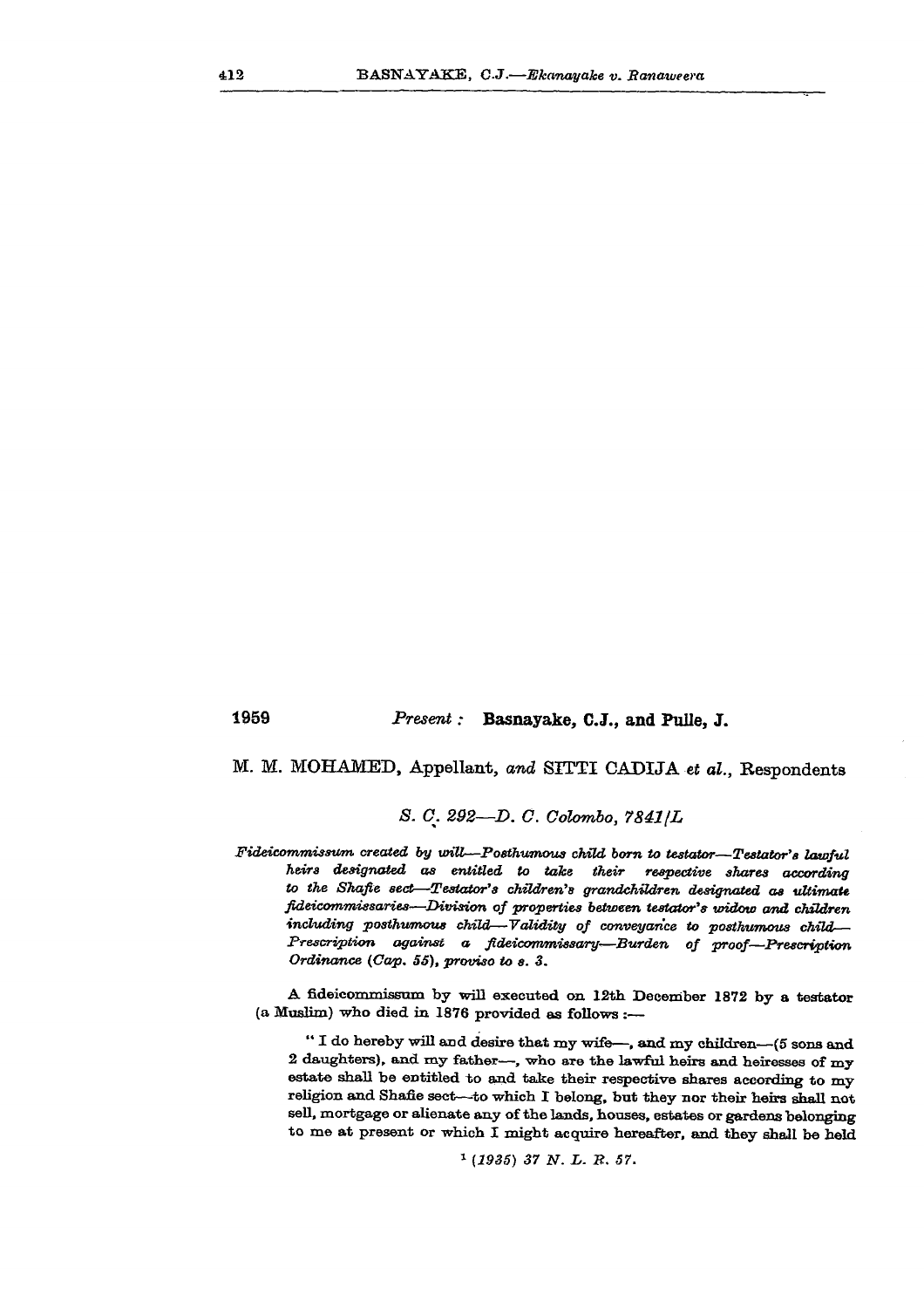in trust for the grandchildren of my children and the grandchildren of my heirs and heiresses only that they may receive the rents, income and produce of the said lands, houses, gardens and estates without encumbering them in any way or the same may be liable to be seized attached or taken for any of their debts or liabilities, and out of such income, produce and rents, after defraying expense for their subsistence, and maintenance of their families the rest shall be placed or deposited in a safe place by each of the party, and out of such surplus lands should be purchased by them for the benefit and use of their children and grandchildren as herein before stated, but neither the executors herein named or any Court of Justice shall require to receive them or ask for accounts at any time or under any circumstances, except at times of their minority or lunacy.

I further desire and request that after my death the said heirs and heiresses or major part of them shall appoint along with the executors herein named three competent and respectable persons of my class and get the movable and immovable properties of my estate divided and apportioned to each of the heirs and heiresses according to their respective shares, and get deeds executed by the executors at the expense of my estate in the name of each of them subject to the aforesaid conditions."

A " posthumous " child was born to the testator after the execution of the will and before his death. The testator's father predeceased the testator.

In the testamentary case following the death of the testator, a division of the properties of the testator was effected in 1878 by the executor between the widow and children of the testator, with the sanction of Court. In that division the property, which was the subject matter of the present action, was conveyed to the eighth and posthumous child of the testator on the basis that each of the six sons (including the posthumous child) was entitled to 2/16th of the estate according to the rules of intestate succession under the Muslim law. From 1878 onwards the posthumous child and his heirs were in possession of the premises as owners.

Held, that the conveyance by the executor of a share of the estate to the posthumous child, represented by the property in suit, was not in direct opposition to the terms of the will. Even assuming that those charged with the division of the estate might have been wrong in placing the posthumous child in the same class of beneficiaries as his brothers, it was too late now to impugn the conveyance effected by the executors in 1878 with the sanction of the Court.

*Held further,* that prescriptive possession cannot commence against a fideicommissary until the date on which full title vests in him. Under the proviso to section 3 of the Prescription Ordinance the burden of proving the date of vesting of such title is on the fideicommissary.

 ${\bf A}$ *<sup>J</sup> <sup>l</sup> %* **PPEAL from a judgment of the District Court, Colombo.** 

*H. V. Perera, Q.G.,* **with** *B. A. JR. Candappa* **and** *Miss Maureen Seneviratne,* **for the plaintiff-appellant.** 

*H. W. Jayewardene, Q.C.,* with *D. R. P. Goonetilleke* and *C. P. Fernando,* **for the defendants-respondents.** 

 $2^$  --- J. N. B 22116 (2/60).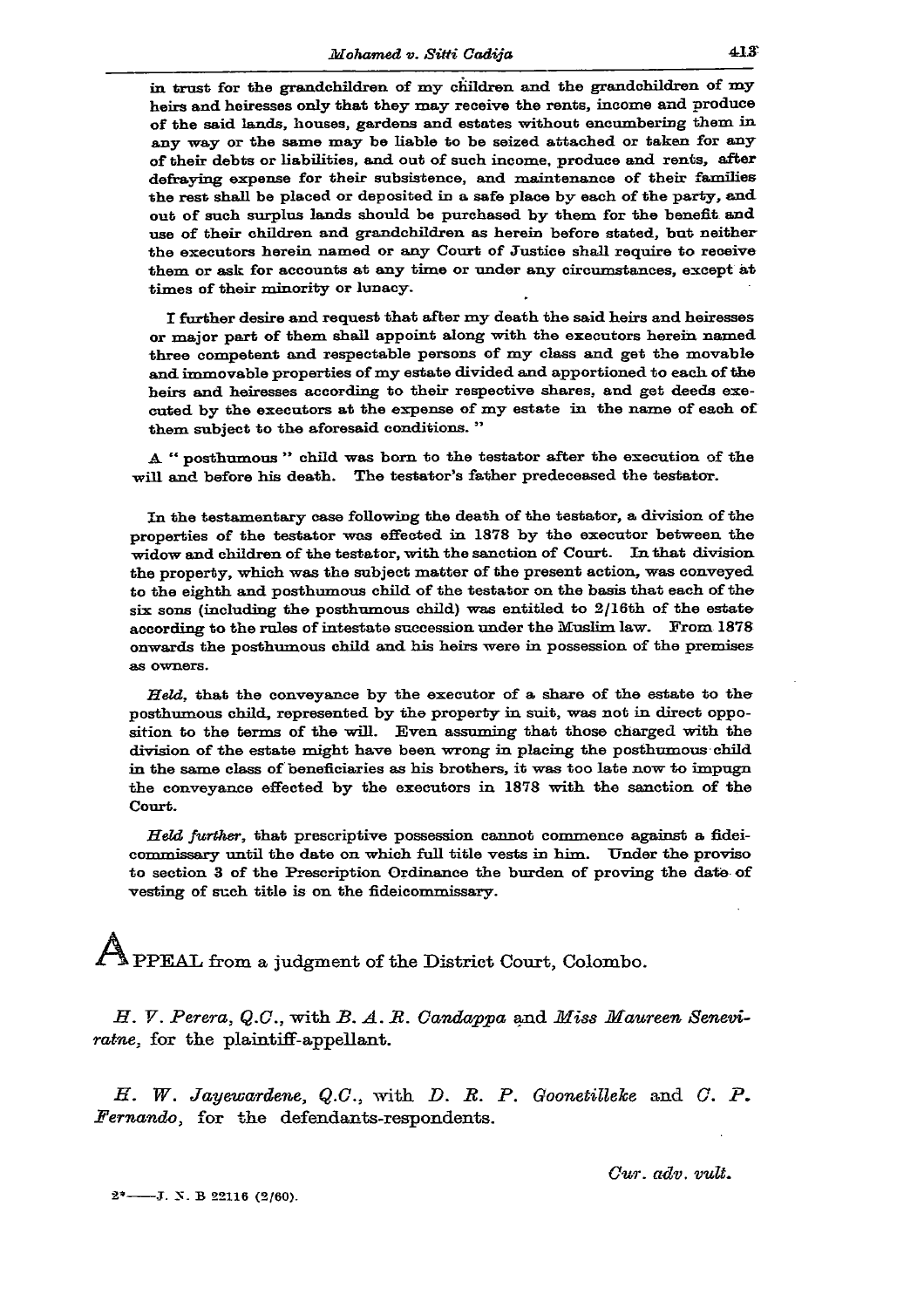**March 4, 1959. PTJLLE, J. —** 

**The appellant is the plaintiff who songht a declaration of title to 1/42 share of a property bearing assessment Nos. 35/37, Queen Street, Fort, which he has valued at Rs. 357,000. He also prayed for judgment against the three defendants in a sum of Rs. 900 being his share of the mesne profits from 1st April, 1953, to the date of action and damages at the rate of Rs. 25 per month. Admittedly the original owner of the propertywas one Isboe Lebbe Idroos Lebbe Marikar who died on 8th May, 1876, leaving a last will No. 7130 dated 12th December, 1872, which was duly proved. This will had given rise to much litigation, the principal contro**versy being whether it created a fideicommissum or not. The question **was finally resolved by the Privy Council in an action affecting the very property wherein it was held that the will did create a fideicommissum.** 

The plaintiff is a grandchild of one Mohamed Usboe, a son of the testator, **and claims to be entitled to a share of the property as one of the ultimate fideicommissaries. The defendants claim under another son of the testator named Abdul Hameed to whom the entirety of the property in suit was conveyed by deed P2 dated 19th February, 1878, in the course of a division of the properties of the testator between his widow and children. In regard to this deed P2 the position of the plaintiff is that it was inoperative for the reason that Abdul Hameed was not a beneficiary under the will and that those who purported, in the course of the division referred to, to convey any of the testator's properties to Abdul Hameed did so in excess of their powers and that, therefore, the property in suit could not pass to the successors in title of Abdul Hameed. The case for the plaintiff rests principally on the fact that at the time of the execution of the will in 1872 Abdul Hameed was not born. He is described as the posthumous child of the testator. It is undisputed that since 1878 the property has been in the possession of Abdul Hameed and his heirs. The learned District Judge held that the defendants had acquired a title by prescription. He held further as follows :—** 

**" Moreover the division effected in 1878 has been acted upon by all the parties up to date and that division should not now be disturbed, (vide** *1 N. L. R. 311).* **That division was with the consent of court and the acquiescence of all the heirs and heiresses will now be binding on all the parties and the heirs."** 

**The beneficiaries expressly named in the will are the widow of the**  testator, his father Uduma Lebbe Usboe Lebbe and the seven children **living at the execution of the will. The portion of the will relevant to this appeal is as follows:—** 

**" I do hereby will and desire that my wife Assenia Natchia, daughter of Seka Marikar, and my children Mohamadoe Noordeen, Mohamadoe Mohideen, Selma Lebbe, Abdul Rahiman, Mohamadoe TJsboe, Amsa**  Natchia, and Savia Umma, and my father Uduma Lebbe Usboe Lebbe, **who are the lawful heirs and heiresses of my estate shall be entitled to and take their respective shares according to my religion and Shafie**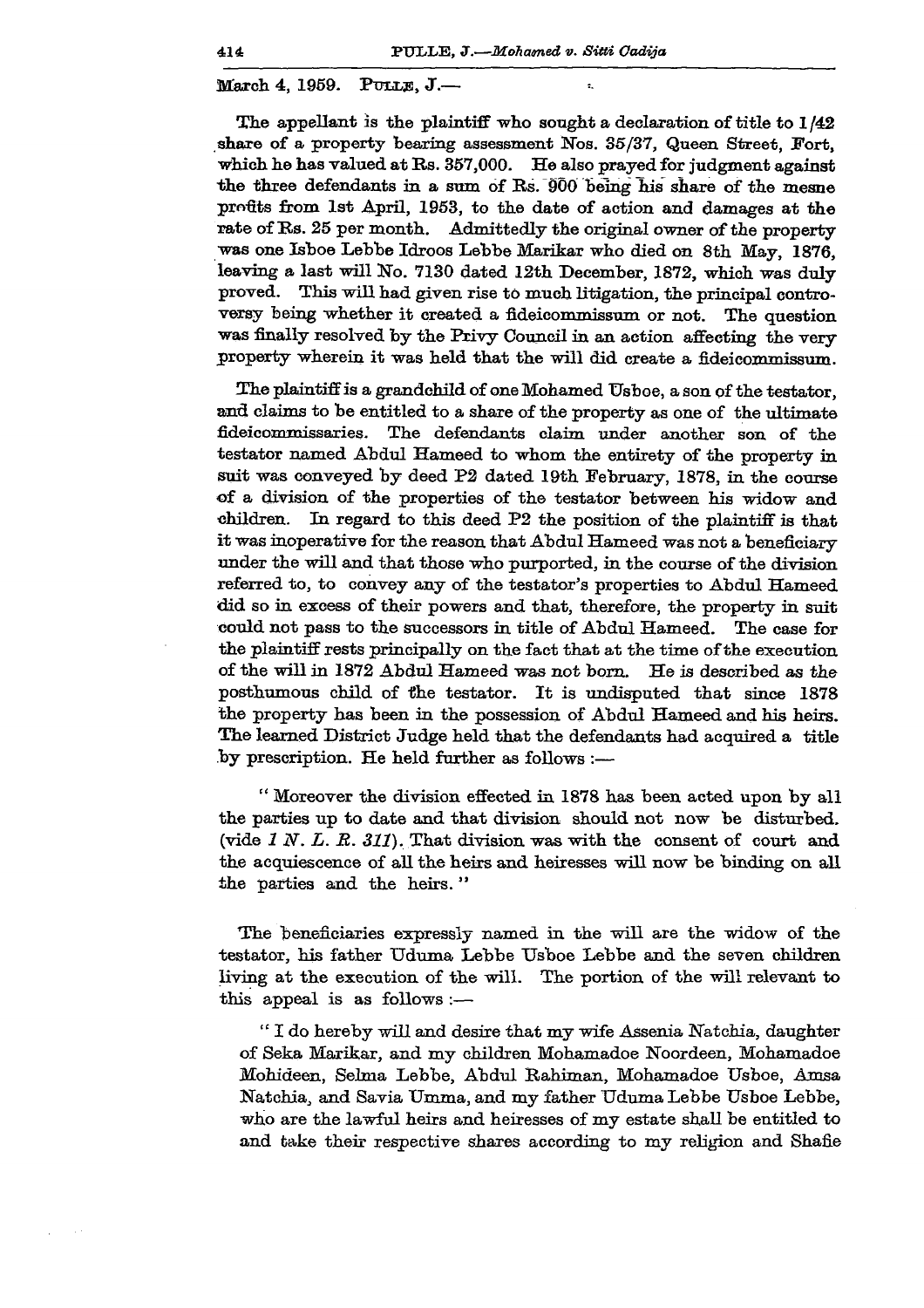**sect—to which. I belong, but they nor their heirs shall not sell, mortgage or alienate any of the lands, houses, estates or gardens belonging to me at present or which I might acquire hereafter, and they shall be held in trust for the grandchildren of my children and the grandchildren of my heirs and heiresses only that they may receive the rents, income and produce of the said lands, houses, gardens and estates without encumbering them in any way or the same may be liable to be seized attached or taken for any of their debts or liabilities, and out of such income, produce and rents, after defraying expense for their subsistence, and maintenance of their families the rest shall be placed or deposited in a safe place by each of the party, and out of such surplus lands should be purchased by them for the benefit and use of their children and grandchildren as herein before stated, but neither the executors herein named or any Court of Justice shall require to receive them or ask for account at any time or under any circumstances, except .at times of their minority or lunacy.** 

**I further desire and request that after my death the said heirs and heiresses or major part of them shall appoint along with the executors herein named three competent and respectable persons of my class and get the movable and immovable properties of my estate divided and apportioned to each of the heirs and heiresses according to their respective shares, and get deeds executed by the executors at the expense of my estate in the name of each of them subject to the aforesaid conditions. "** 

**For the present it suffices to state that Abdul Hameed, the eighth and posthumous child, is not named as a beneficiary and that the seven named children and the testator's wife and father are to be entitled to and take**  their respective shares " according to my religion and Shafie sect". Had **the testator not made a will both his widow and his father, if surviving, would have been co-heirs with the children according to Muslim law.** 

**The will was admitted to probate on the 19th May, 1876, and the administration of the estate of the deceased was committed to the sole surviving executor, Mohamed Mohideen, the second son named in the will—3 Dl. The testator's father, Uduma Lebbe Usboe Lebbe, predeceased him.** 

**The events leading up to the execution of the conveyance P2 in favour of Abdul Hameed are set out in that deed. Three persons said to be competent and respectable and of the same station in life as the testator along with the surviving executor were commissioned by court on the 14th June, 1877, to effect a division of the estate on the basis that the -widow was entitled to 2/16ths, each of his six sons (i.e. including Abdul Hameed) to 2/16ths and each of his two daughters to l/16th. By its order dated Ilth September and 5th October, 1877, the executor was " ordered and empowered " to pass conveyance to the heirs in terms of the scheme of distribution drawn up in pursuance of the commission issued on 14th June, 1877. The deed P2 while conveying the property to Abdul Hameed embodied verbatim the trusts and conditions set out in the will.**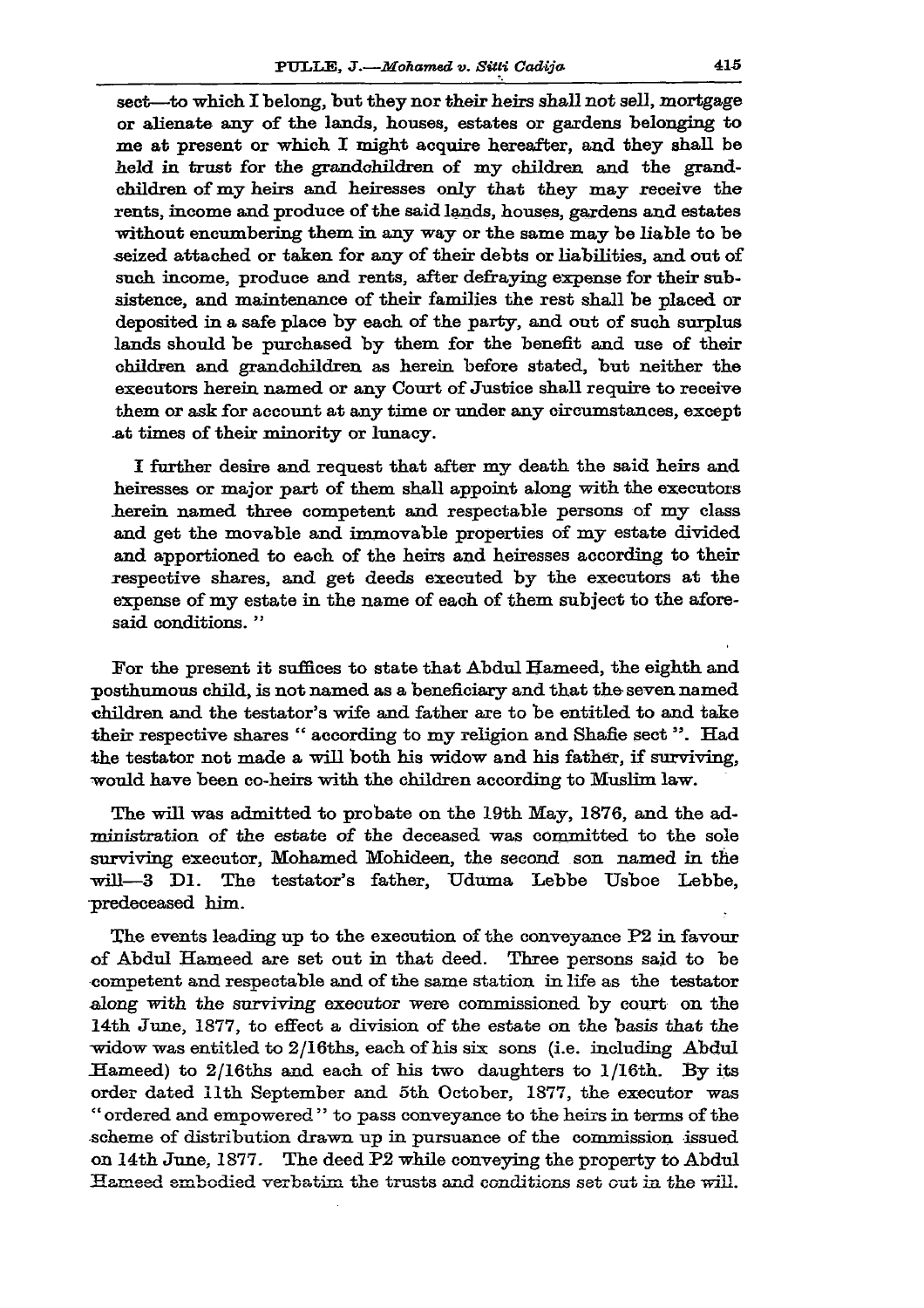Whether P2 created a fideicommissum or not arose for decision in con<sup>\*</sup> **nexion •with the execution of a mortgage bond executed by Abdul Hameed as security for a loan given by one Peter de Saram. Pursuant to a sale in exeuction of the mortgage decree the property was purchased by the**  legal representatives of de Saram who had been substituted in his place. **The 1st defendant in the present case and other descendants of Abdul Hameed refused to give possession of the property to the purchasers on the ground that the mortgagor had no more than a fiduciary interest. The case went ultimately to the Privy Council which held, as stated previously, that the will created a fideicommissum. The question whether Abdul Hameed was a beneficiary under the will was not in question for the obvious reason that it was in the interests of Peter de Saram not**  to challenge the validity of the conveyance P2. The finding of the trial **Judge in the present case is that Abdul Hameed was not a beneficiary under the will. He stated,** 

**" The defendants' father Abdul Hameed is not named in the last will. He cannot be considered as heir under the Last Will—vide**  *(1876) 3 Chancery Division 300.* **But whether he was an heir or not he had been allotted a 2/16 share in the scheme of distribution 3 D2 and he has been given a deed in his favour in respect of the premises—P.2. Prom 1878 onwards admittedly Hameed and his heirs have been in possession of the premises as owners. The question arises whether the defendants can claim the premises in dispute by right of prescription.** 

**On the issue of prescription he reached a finding adverse to the plaintiff on the following basis. Under the will the rights of the grandchildren of the testator's children, as** *fideicommissarii* **accrued on the death of the children of the testator. The grandfather of the plaintiff, Mohamed Usboe, died in 1906 and, therefore, prescription began to run against him from this year and not from the death of his father in 1952. Asthe defendants had proved that they had been in possession for 10 years before the institution of the action, the plaintiff could succeed only on proof that his title accrued within this period of 10 years. He relied on the decision of the Privy Council in** *Mohamedaly Adamjee v. Eadad Sadeen.<sup>1</sup>*  **This action, D. C. Colombo case No. 5951 /L, related to a property which had, in the division of the testator's estate, been conveyed in 1888 by the executor to Savia Umma, a daughter of the testator. In D. C. Colombo case No. 5706/L the grandchildren of Savia Umma obtained a decree for sale under the Partition Ordinance, No. 10 of 1863, without making the person in possession, namely, the plaintiff in case No. 5915/L a party. Savia Umma had mortgaged the property and in pursuance of a decree to enforce the mortgage it was sold in execution and purchased byoneLeonara Fonseka through whom the plaintiff in case No. 5915/L claimed title. The plaintiff in case No. 5915/L then instituted the action to have the decree in case No. 5706/P set aside. In the alternative he claimed damages which he estimated at Rs. 100,000. It was found that the decree in the partition action had been obtained fraudulently and collusively and the question which fell ultimately to be determined was the**   *(1957) 58 N. L. B. 217.*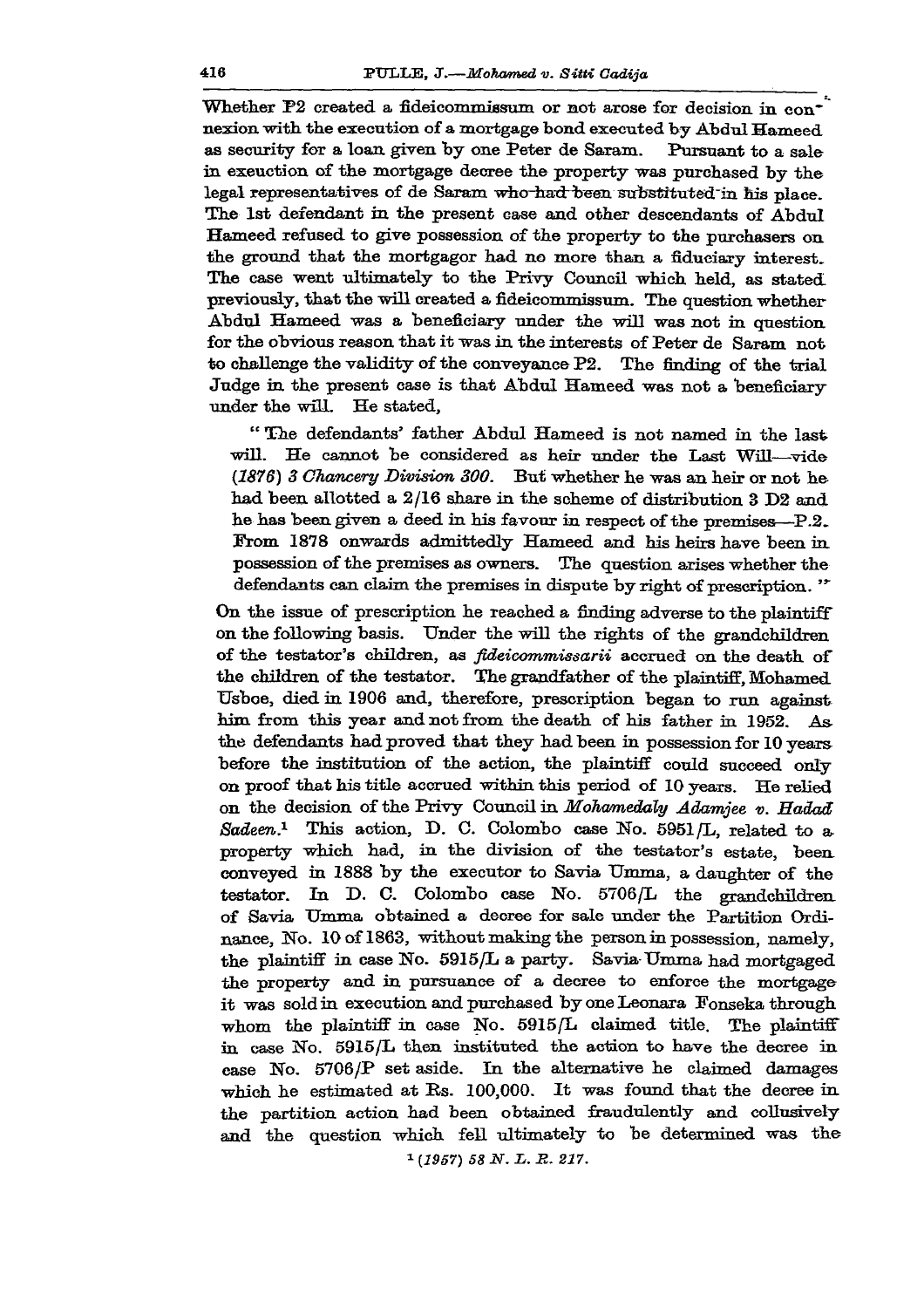**quantum of damages, which again rested on the question whether the plaintiff in case No. 5915/L had at the institution of the partition action acquired a title by prescription. There was no evidence as to time at which the parties to the partition action as fideicommissary heirs of the testator, acquired title. In the absence of such evidence the Privy Council construing section 3 of the Prescription Ordinance stated** *(58 N. L. B. at p. 227)—* 

**" Looking at the matter first as a question of construction they think that once parties relying upon prescription have brought themselves within the body of section 3 the onus rests on anyone relying upon the proviso to establish their claim to an estate in remainder or reversion at some relevant date and they cannot discharge this onus unless they establish that their right fell into possession at some time within the period of ten years. "** 

**The position taken up by the plaintiff in the present case is that his Tights as a fideicommissary accrued to him on the death of his father, Mohamed Munsoor, in 1952. I accept the contention on behalf of the plaintiff that his right under the will fell into possession on the death of his father and not on the happening of any earlier event. The question -whether the grandchildren of the testator's children succeeded as the •only fideicommissaries or as the** *ultimate* **fideicommissaries did not arise for decision in any of the reported cases in which the will had to be ia- -fcerpreted. The main dispute was whether the will created a trust which offended the rule against perpetuities. Once a trust in favour of the grandchildren of the testator's children is ruled out it is difficult to resist the conclusion that the testator intended his children's children to be in the position of fiduciaries in relation to their own children. There are valuable dicta in the reported cases which point to the correctness of this conclusion. In the Privy Council decision of** *Sitti Kadija et al. v. De Saram et al.<sup>1</sup>*  **it is stated (p. 176)—** 

**" Bearing in mind that the Mohamedan law only includes the nearest generation when referring to heirs, their Lordships are clearly of opinion that the words ' they nor their heirs ' in the clause prohibiting alienation cover two generations only, viz., the devisees** *and their heirs,* **and that there is no room for the suggestion that the prohibition may be construed as a perpetual one."** 

**If there was a prohibition against alienation- imposed on the children of the testator's children, then clearly a fiduciary interest devolved on the plaintiff's father on the death in 1906 of Mohamed Usboe.** 

**There are several passages in the dissenting judgment of Keuneman, J. , which together with the judgment of Wijeyewardene, J. , was restored** 

*1 (1946) 47 N. L. S. 171.*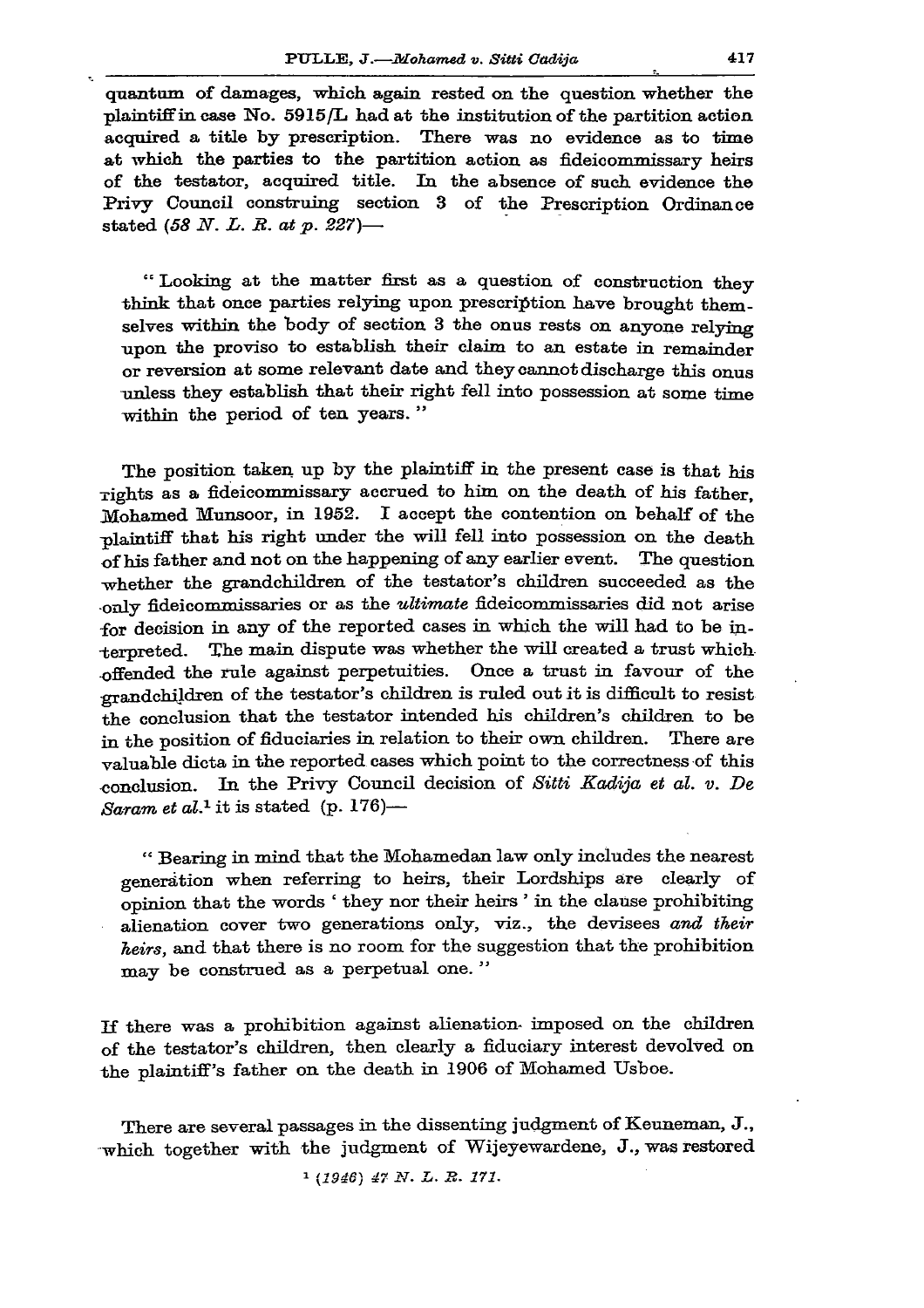**by the Privy Council in** *47 N. L. B. 171* **which make it clear that on the**  death of Mohamed Usboe the *plenum dominium* devolved on the plaintiff's **father. At p. 286 of** *45 N. L. B.* **Keuneman, J. , states,** 

**" The persons to be benefited are not only the grandchildren but.**  also the children of the devisees." Later,

**" I think the will shows an intention to benefit three classes of beneficiaries, the devisees, their children, and their grandchildren."'** 

**The same is implicit in the judgment of Wijeyewardene, J . He said in a previous case arising out of the same will,** *Sinnan Ghettiar v. Mohideen and others* **(41 N. L. R. 225 at 230)—** 

**" I have no doubt that the testator intended that the property**should devolve on the immediate devisees and their children subject**to a fideicommissum ultimately in favour of the grandchildren of the immediate devisees."** 

**It, therefore, follows that the relevant date for reckoning the period of prescriptive possession is from 1952, the year of the death of plaintiff'sfather. I am unable to gather from the judgment of the Privy Council in** *58 N. L. R. 217* **that if the position is that the children of the testator's, children were not beneficiaries section 3 of the Prescription Ordinance can stand in the way of the plaintiff in resisting a claim based on prescriptive possession.** 

**We come now to the question whether on a consideration of the termsof the will and the distribution of the estate by the conveyance granted, by the executor to the devisees, save the father of the testator who predeceased him, and to Abdul Hameed, the deed P2 of 1878 must be regarded as having conveyed good legal title to Abdul Hameed.** 

**In support of the case for the defendants it was submitted to us—** 

- *(a)* **that the devisees named in the will were not entitled to take a larger fractional share than upon the basis of an intestate succession according to Muslim law as at the date of the death of the testator.**
- *(b)* **that the father of the testator as the recipient of a legacy burdened with a fideicommissum could transit his interests to his heirsof whom Abdul Hameed was undoubtedly one.**
- **(e) that the conveyance of the property in suit being part of a familyarrangement sanctioned by court which has remained unquestioned for over eighty years should not now be disturbed.**

**I think it must be ruled out upon any interpretation of the will that on the death of the testator AbdulHameedsucceededonabasisof equality with his brothers. However, the will is explicit that the devisees " who are the lawful heirs and heiresses of my estate shall be entitled to and take their respective shares according to my religion and Shafie sect to whieh I belong . . . " . If another heir not contemplated by the testator-**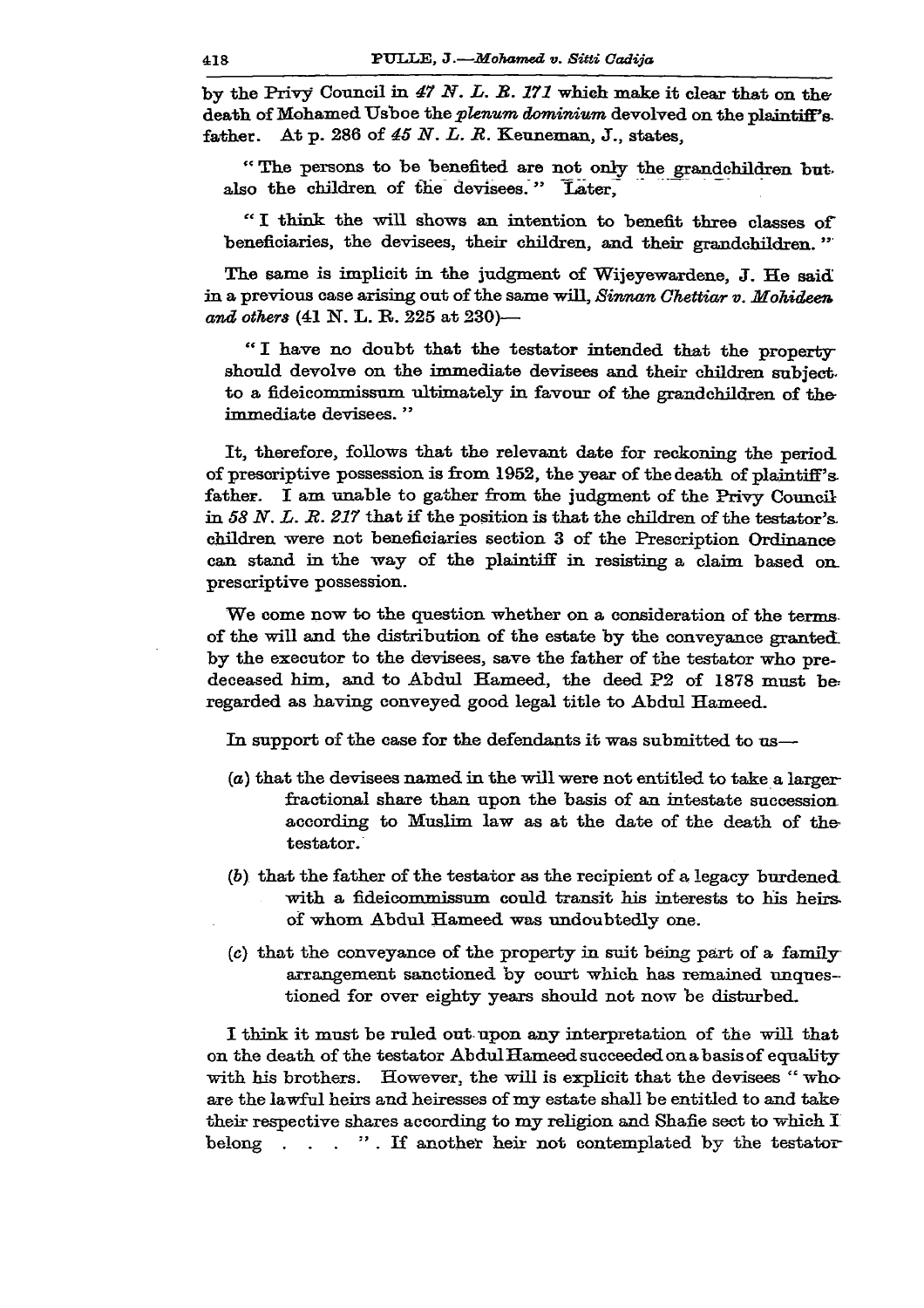was alive at his death, could his existence be ignored in determining the **fractional shares to which the named devisees would be entitled according**  to the rules of intestate succession under the Muslim law ?  $Mv$  opinion **is that the answer to this question must be in the negative. I do not**  think In re Emery's Estate, Jones v. Emery<sup>1</sup> referred to in the judgment **under appeal, concludes the question in favour of the plaintiff. Each will has to be interpreted on its own terms and the wording of the will**  we are concerned with points in a reasonably clear way that while the **testator was content that his estate should pass to his heirs in the ordinary course as on an intestacy, he was primarily concerned with tying up his**  landed property for the ultimate benefit of the grandchildren of his children. The naming of his own father as a devisee in my view supports The naming of his own father as a devisee ir. my view supports **this conclusion. It is undoubtedly true that where a person makes a will purporting to dispose of the whole of his estate one ought not lightly to presume that as to a part thereof an intestacy has resulted. But the will is in several respects badly drafted and has been the subject of unfavourable comments in some of the judgments which had to construe it. Having regard to the manifold difficulties it has given rise to it is not surprising that the result of giving effect to the words that the devisees were to become entitled to " their respective shares " according to Muslim**  law was to create an intestacy in respect of a part of the estate. On this **basis it cannot be said that a conveyance by the executor of a share of the estate to Abdul Hameed, represented by the property in suit, was in direct opposition to the terms of the will.** 

**In regard to the devise to the testator's father it was submitted on the**  authority of *Livera et al. v. Gunaratna*<sup>2</sup> that although he predeceased **the testator the fideicommissum did not lapse and that his interests were transmitted, on the death of the testator, to his heirs of whom undoubtedly Abdul Hameed was one. In the will the testator's father is described as one of bis lawful heirs, there is a prohibition against alienation by him or his heirs and a trust is created not only for the benefit of the grandchildren of his children (by which I am content to assume that the testator meant the children who were alive at the execution of the will) but also the grandchildren of the testator's father of whom again one would be Abdul Hameed. The testator undoubtedly contemplated that if he predeceased his father the latter would, under the division directed by the will, get specific portions of the immovable property. In the view I take of the terms of the will the devise to the testator's father did not lapse on his death nor did his share accrue jointly to the benefit of the widow and the children named in the will.** 

**If Abdul Hameed did not get any right whatsoever to a share of the estate on the death of the testator, the bare fact that on a division of the estate with the sanction of court a part of it was conveyed to** him **by the executor would not of itself suffice to defeat the title of the grandchildren of the testator's children. In my opinion the position is different. Those charged with the division of the estate might have been wrong in placing Abdul Hameed in the same class of beneficiaries as his brothers** 

<sup>1</sup> (1876) 3 Chancery Division 300. **8** (1914) 17 N. L. R. 289.